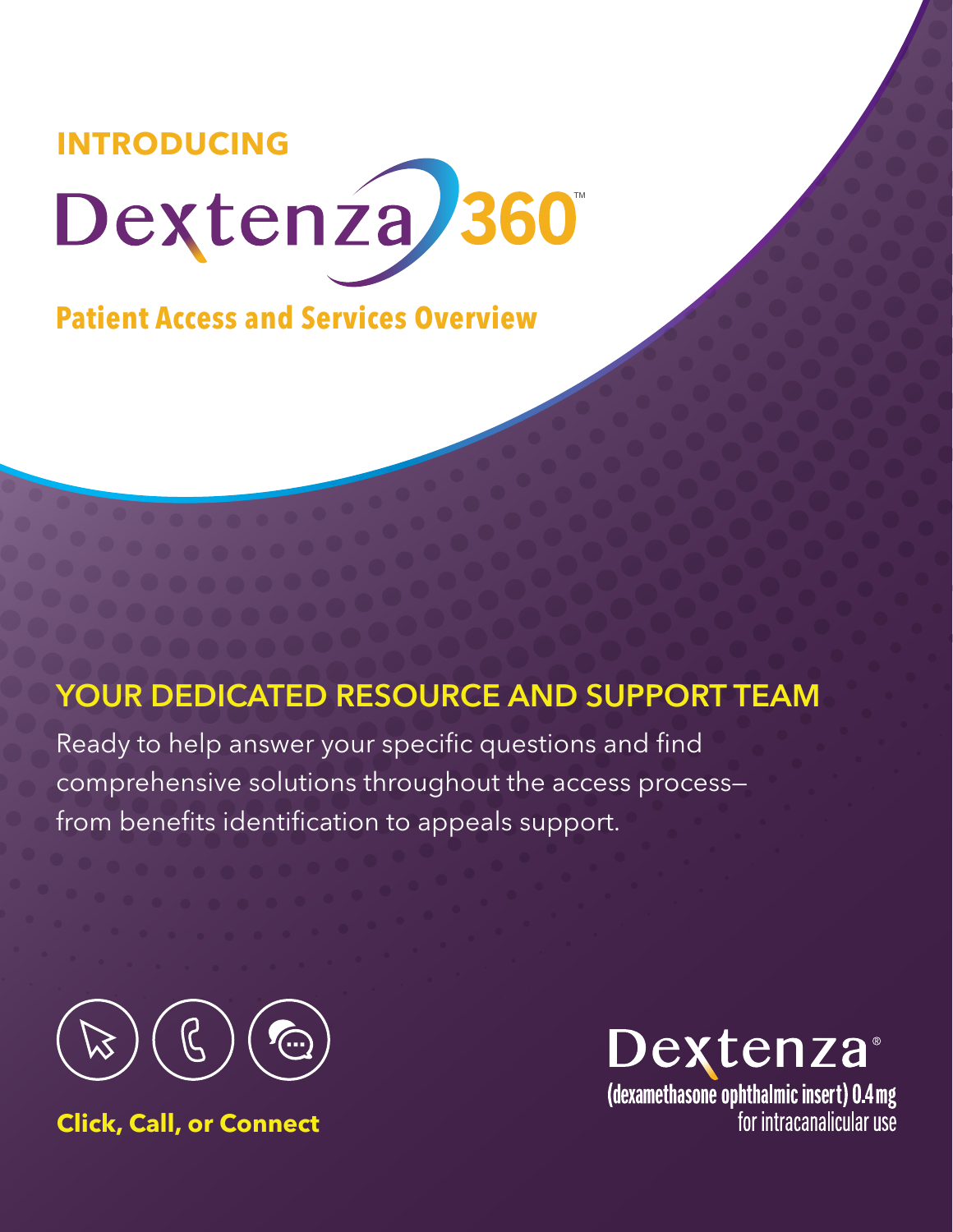# **COMMITTED TO YOU AND YOUR PATIENTS**

# **PROVIDING COMPREHENSIVE SUPPORT**



### **Benefits Identification**

A full report, including insurance coverage, within 2 business days



#### **Claims Assistance**

Helping address your questions upfront. Receive coding and billing guidance before a claim is submitted, assistance with monitoring claims, clearly communicated results, and payment details



### **Prior Authorization (PA) Assistance**

If a PA is necessary, we provide access to helpful forms and assistance with payer requirements to facilitate approval



#### **Appeals Assistance**

Individualized guidance on appeals submission and assistance with documentation and forms. Tracks status of appeals and clearly communicates results and next steps



#### **Financial Assistance Programs**

Offers assistance for all qualifying patients. DEXTENZA360 will help determine patient eligibility and investigate options

## **MAKING DEXTENZA360 SUPPORT CONVENIENT FOR YOU**



## **Click**

**[DEXTENZA360.com](http://Dextenza360.com)** for 24/7 online access to interactive tools designed to help you throughout the access and reimbursement process



### **Call or Fax**

800-339-8369 (800-DEXTENZA) or fax 855-518-7564, for your dedicated Case Manager Monday—Friday, 8:00 AM—8:00 PM EST/EDT



### **Connect**

Directly with your Field Reimbursement Manager or DEXTENZA360 Case Manager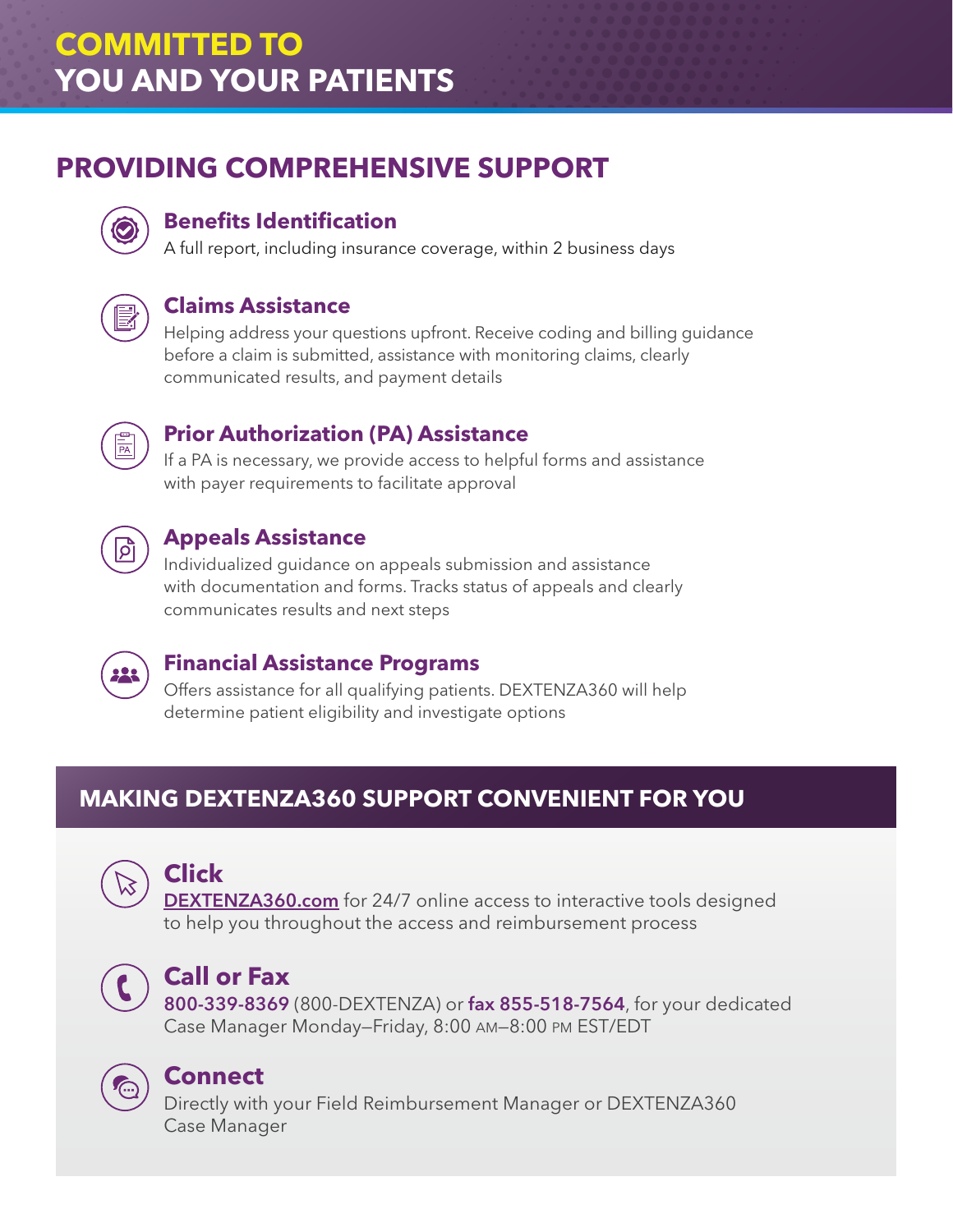# **SEAMLESS SUPPORT THROUGHOUT THE REIMBURSEMENT PROCESS**

# **WE RECOGNIZE THAT EVERY OFFICE IS UNIQUE**

We support you and your team's specific needs



**Customers are responsible for determining the appropriate coding and submission of accurate claims.** 

This information is provided for general informational purposes and is not a directive, guarantee of coverage, or a substitute for an independent clinical decision.